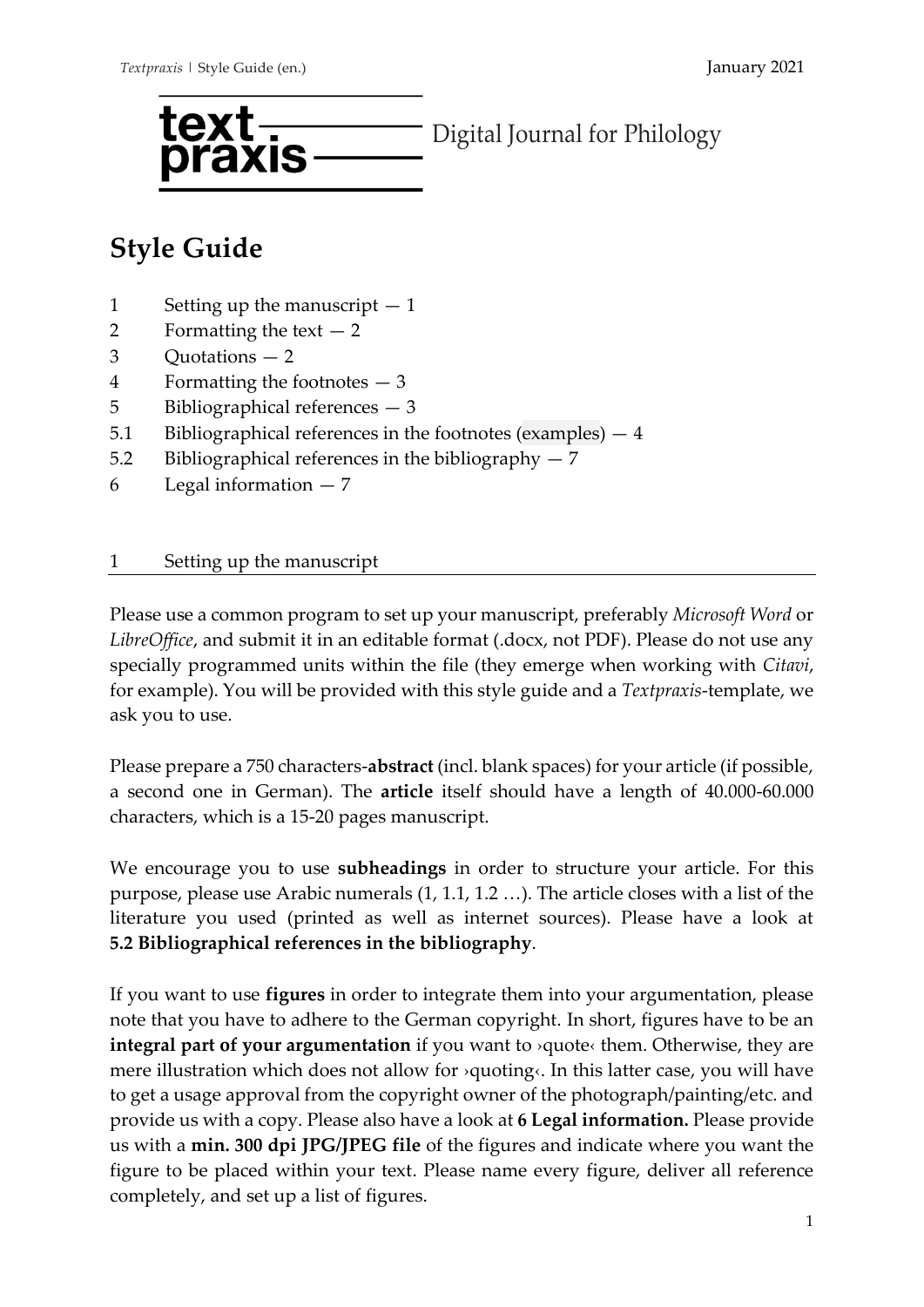In order to create a well-written and readable article, we ask you to avoid **abbreviations**: not only in the text, but also in the footnotes. Within the bibliographical references you can use the following: cf., ed./eds., ibid., p., pp., Dir. (movies: direction), a. (and), et al. We encourage you to make use of the **serial comma** (Oxford comma), which results in enumerations such as one, two, and three.

If you would like to write a **replica**, please adhere stylistically to the customs of your philology. Essayistic writing should not upstage the scientific focus of your replica.

# 2 Formatting the text

Please do **not use the automatic or manual hyphenation**. You can submit your manuscript either left-justified or in full justification.

Please do not use any bold type or small capital. Using **italics**: for work titles; foreign language terms (also for common ones like *in nuce*); if you want to emphasize or underline certain words or phrases.

Using **Guillemets**: for distanced usage of words or phrases; for meta-linguistic terms (e. g. the term ›literary genre‹). Please make use of typographic Guillemets in order to mark citations: »…«.

| Bezeichnung           | Windows      | Mac               | Linux                |
|-----------------------|--------------|-------------------|----------------------|
| » Guillemets, opening | $ALT + 0187$ | $SHIFT + ALT + Q$ | $ALT$ Gr + Y         |
| « Guillemets, closing | $ALT + 0171$ | $ALT + Q$         | ALT $Gr + X$         |
| Guillemets, single    | $ALT + 0155$ | $SHIFT + ALT + N$ | $ALT$ Gr + SHIFT + Y |
| Guillemets, single    | $ALT + 0139$ | $SHIFT +ALT + B$  | ALT $Gr + SHIFT + X$ |
| apostrophe            | $ALT + 0146$ | $SHIFT + ALT + #$ |                      |

Please make sure to differentiate between **dashes** (–) and **hyphens** (-). Dashes are suitable for a parenthesis – like this – or for page references (pp. 5–12). The shorter hyphen exclusively marks compounds.

# 3 Quotations

All **quotations** have to conform to the original source. In order to flag deviations and spelling mistakes of the original source, you can put [sic] behind the relevant passage. Square brackets mark own additions and grammatical adjustments, e. g. [emphasis added]. Three dots in square brackets mark elisions […].

Please indent quotations that go **beyond 3,5 lines**, put them in font size 10 pt., and insert blank lines in the same format before and subsequent to the cited text. Indented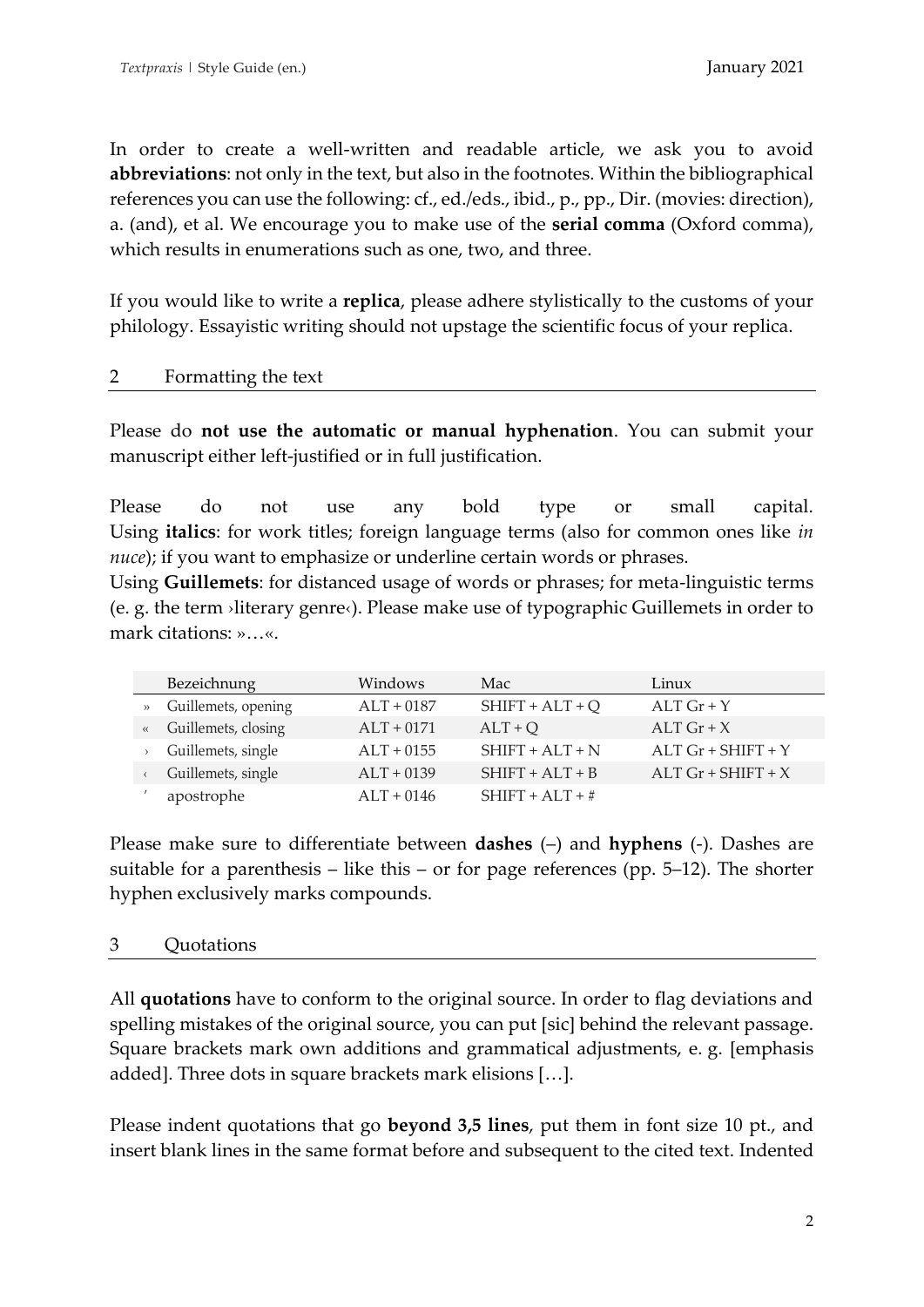quotations do **not** require **Guillemets**. Shorter quotations call for Guillemets »…«. A quotation within another quotation requires single Guillemets ›…‹.

Every quotation goes along with a proper **reference** in the footnotes, except for indications of short titles and acronyms (see **5 bibliographical references**).

**Indirect quotations** and the reproduction of external ideas or positions require an indication with ›Cf.‹ in the footnote.

# 4 Formatting the footnotes

Besides bibliographical references, you can also use the **footnotes** for further remarks, comments, and additions – but please avoid overlong footnotes and consider a balance between footnotes and continuous text. Make sure you only put in consecutively numbered footnotes instead of endnotes.

The **exponent** that indicates a footnote follows the punctuation.<sup>4</sup> Please avoid this form<sup>5</sup>. The only exception are references that refer to particular<sup>6</sup> words.

# 5 Bibliographical references

Every quotation calls for a bibliographical reference in a footnote. Please use italics for the *titles of independent publications* (such as edited volumes; monographs). The titles of dependent publications (such as articles within edited volumes; within journals; lexicon entries) require »Guillemets« (see **5.1**).

An ›f.‹ indicates two **consecutive pages**: ›pp.°34f.‹; follow the form ›pp.°34–36‹ for more than two consecutive pages. Every bibliographical reference closes with a full stop. The symbol ° stands for a **non-breaking space** (that is fixed space): it prevents that references get torn apart by the word processing program. You can produce them by pressing Ctrl+Shift+space bar.

Please do not list more than two **locations of the publishing houses**. In the case of more than two locations just name the first one and add ›et al.‹. Additional information to the location can be added after a slash and fixed spaces: Cambridge°/°MA., Freiburg i.°Br.

The same applies to the **authors' and editors' names**: Please do not list more than three names, in other cases just name the first author/editor and abbreviate the others by using ›et al.‹.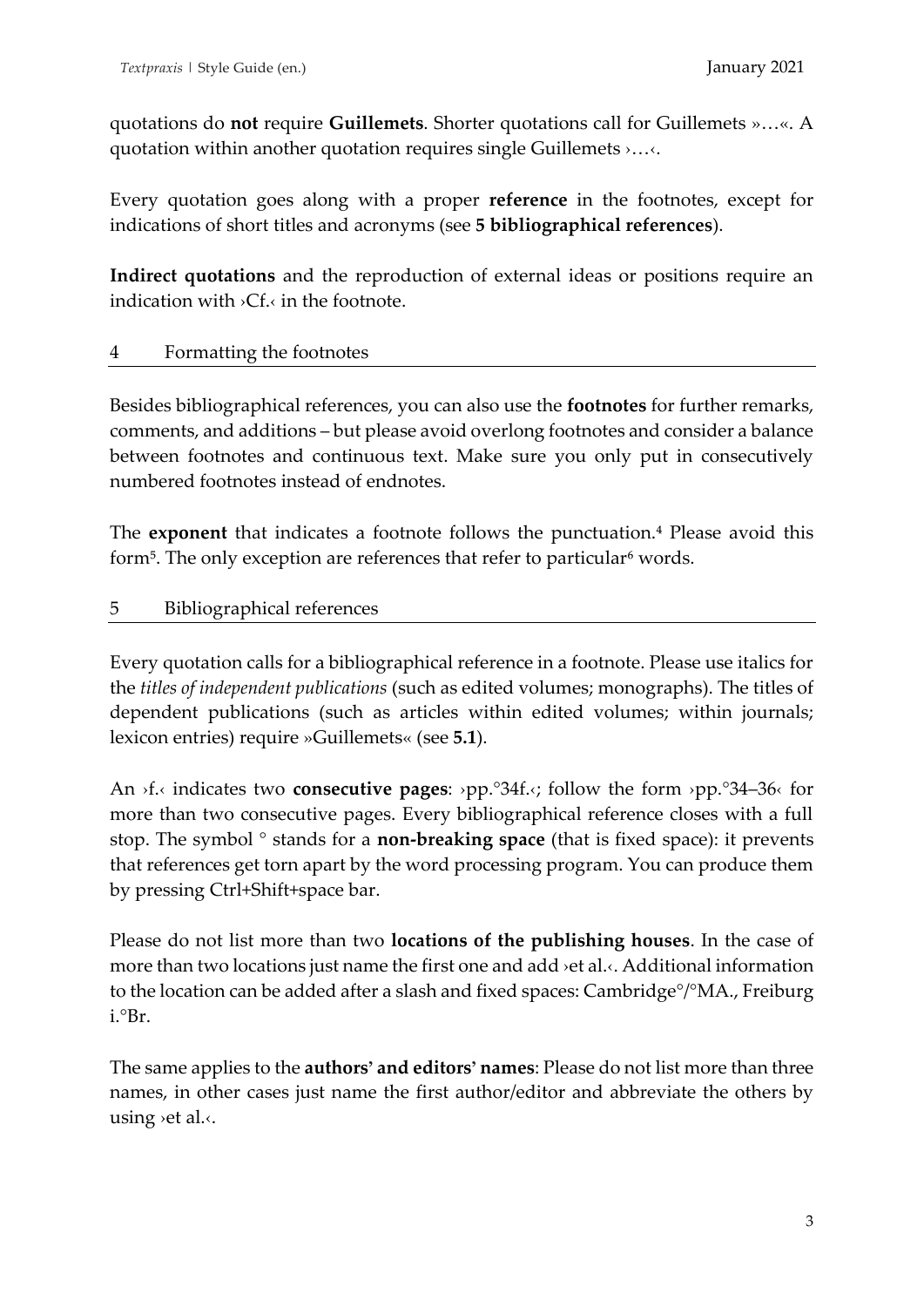If you do not use the first **edition** of a quoted source, please indicate the specific edition, and add the original date of publication in square brackets. If you are working with a translated source, please name the translator's name as well.

Pierre Bourdieu a. Jean-Claude Passerson: *Reproduction in Education, Society and Culture*. 2nd edition. Translated by Richard Nice. London 1990 [1970].

If you are quoting a source once again, **short titles** with a reference to the source's first appearance are sufficient:

Surname: »Short title« (ref. Y), p.°z or Surname: *Short title* (ref. Y), p.°z.

Stefanick a. Schiebinger: »Analysing How Sex and Gender Interact« (ref.°4), p.°1554.

Barthes: *The Pleasure of the Text* (ref.°2), p.°120.

Please use ›Ibid.‹ if you are consecutively quoting **the same source**: ›Ibid., p.°14‹. If it is even the same page you are referring to, it is ›Ibid.‹. For an indirect quotation, please use ›Cf. ibid.‹.

## 5.1 Bibliographical references in the footnotes (examples)

**Annotated editions** follow this style: Name Surname: »Title«. In: Name Surname: *Werktitel*. Vol.°Y. (Volume's title.) Ed. by Name Surname. Place Year (pp.°X–Z).

William Shakespeare: »King Lear«. In: *The Arden Shakespeare.* Third Series. Vol. 6. Ed. by Reginald A. Foakes. London 1997.

Thomas Hobbes: »The Leviathan«. In: *The English Works of Thomas Hobbes of Malmesbury*. Vol. 3. Ed. by William Molesworth. London 1839.

You can indicate often quoted sources within the manuscript by using **acronyms** (SN°28). The first bibliographical reference of the source should then contain a clarification for the acronym.

Stephen Greenblatt: *Shakespearean Negotiations. The Circulation of Social Energy in Renaissance England*. Berkeley°/°Los Angeles 1988 (cited below as SN), p.°28.

Monographs:

Pierre Bourdieu: *Rules of Art: Genesis and Structure of the Literary Field*. Translated by Susan Emanuel. Stanford 1996 [1992].

Pierre Bourdieu a. Jean-Claude Passerson: *Reproduction in Education, Society and Culture*. 2<sup>nd</sup> edition. Translated by Richard Nice. London 1990 [1970].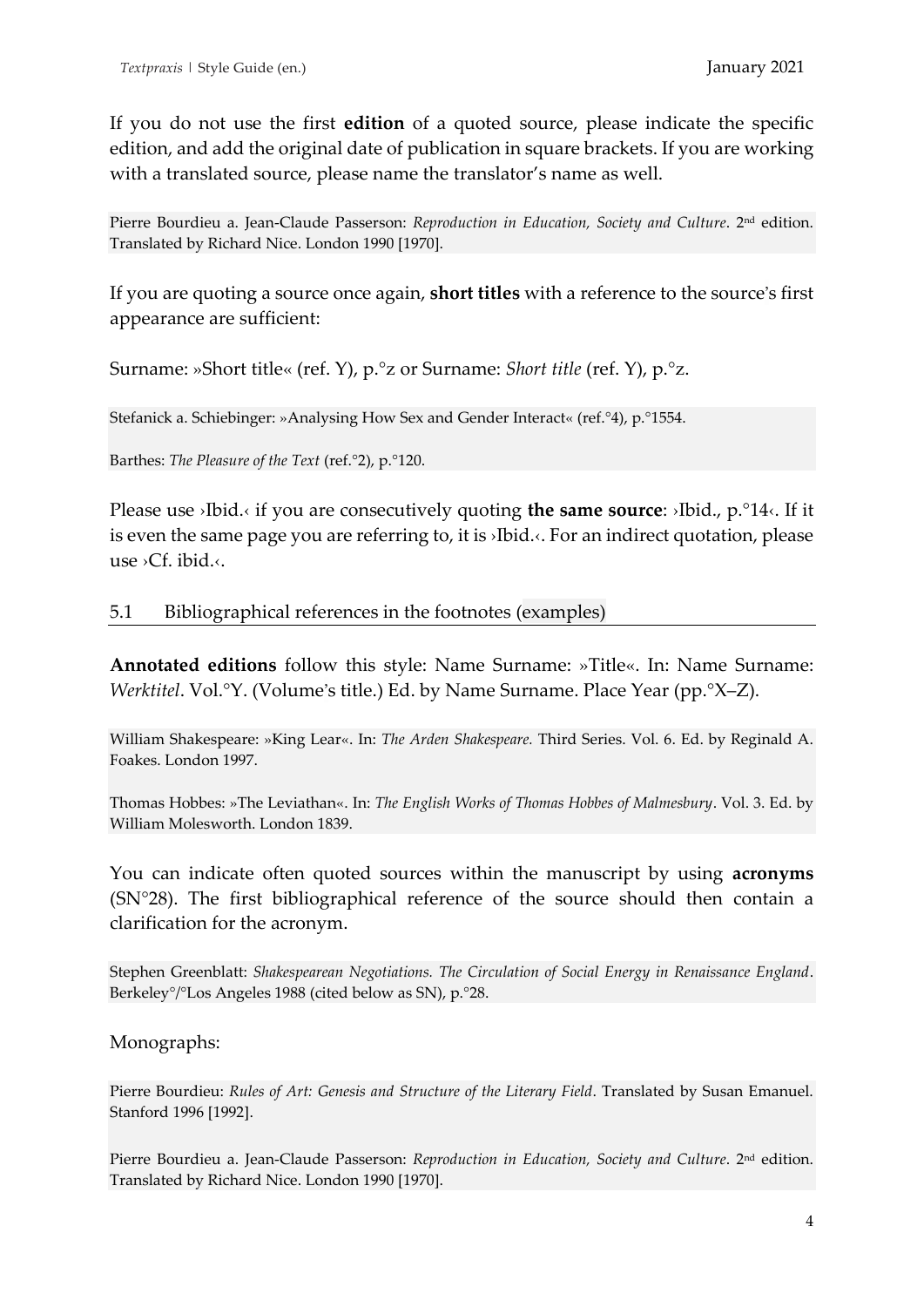### Edited volumes:

Hubert Zapf (ed.): *Handbook of Ecocriticism and Cultural Ecology*. Berlin°/°Boston 2016.

Katharina von Hammerstein, Barbara Kosta, a. Julie Shoults (eds.): *Women Writing War. From German Colonialism Through World War I*. Berlin°/°Boston 2018.

Roland Borgards et al. (eds.): *Texts, Animals, Environments. Zoopoetics and Ecopoetics*. Freiburg 2019.

#### Articles within edited volumes:

Martina Wagner-Egelhaaf: »Preface: The Concept of this Handbook«. In: Martina Wagner-Egelhaaf (ed.): *Handbook of Autobiography/Autofiction*. Vol.°1. Berlin°/°Boston 2019, pp.°XV–XVIII.

Londa Schiebinger: »Following the Story: From ›The Mind Has No Sex?‹ to ›Gendered Innovations‹«. In: Paola Govoni (ed.): *Writing About Lives in Science. (Auto)Biography, Gender, and Genre*. Göttingen 2014, pp.°43–54.

#### Journal articles:

Thomas Hecken: »Popular Culture, Popular Literature, and Literary Criticism Theory as the Politics of a Term«. In: *Journal of Literary Theory* 4.2 (2010), pp.°217–233.

Digital articles with DOI (Digital Object Identifier): Please indicate the respective DOI if possible. In this case, you will not have to declare the last date of access.

Heather I. Sullivan: »Dirt Theory and Material Ecocriticism.« In: *Interdisciplinary Studies in Literature and Environment* 19.3 (2012), pp.°515-531, here p.°516. DOI: 10.1093/isle/iss067.

#### Lexicon articles:

Harald Keller: »Blattmaske«. In: *Reallexikon zur Deutschen Kunstgeschichte*. Ed. by Otto Schmitt. Vol.°2: *Bauer–Buchmalerei*. Stuttgart 1948, pp.°867–874.

#### Interviews:

Donna Haraway: »Feminist Cyborg Scholar Donna Haraway: ›The Disorder of Our Era Isn't Necessary‹«. Interview by Moira Weigel. In: *The Guardian*, June 20, 2019. https://www.theguardian.com/world/2019/jun/20/donna-haraway-interview-cyborg-manifesto-posttruth (accessed January 25, 2021).

#### Separate online articles:

Constance Sommerey: »›Illegal Science‹: The Case of Ernst Haeckel (1834-1919) and German Biology Education«, August 4, 2014. https://www.shellsandpebbles.com/2014/08/04/illegal-science-the-case-ofernst-haeckel-1834-1919-and-german-biology-education/ (accessed January 25, 2021).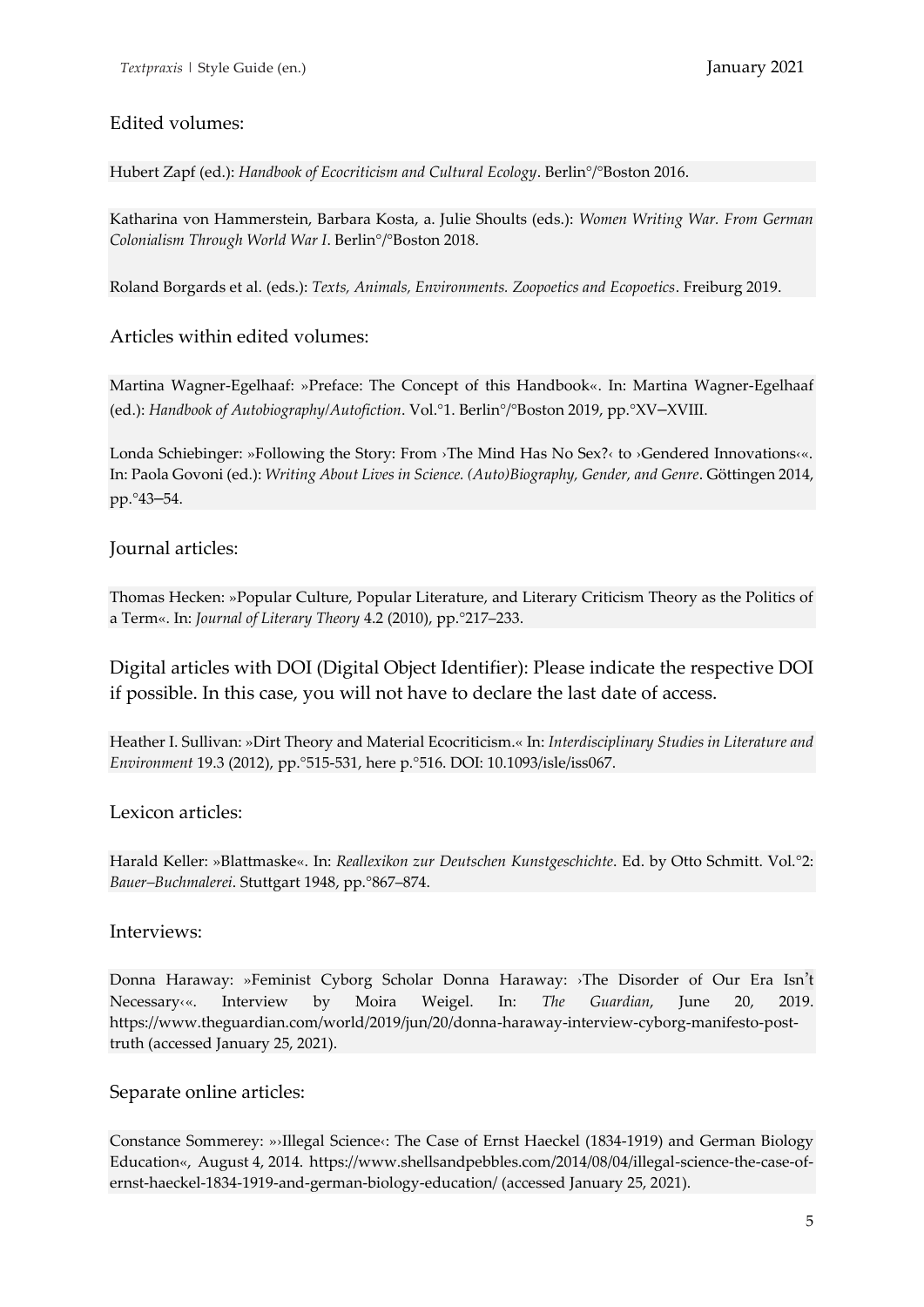B.J. Epstein. »Why Children's Books that Teach Diversity Are More Important than Ever«. In: *The Conversation. Academic Rigour, Journalistic Flair*, Februar 6, 2017. http://theconversation.com/whychildrens-books-that-teach-diversity-aremore-important-than-ever-72146 (accessed July 5, 2019).

#### Websites:

*Bookcareers.com*, https://www.bookcareers.com/ (accessed July 5, 2019).

*Wikipedia*-articles should be quoted in their **URL** (see [https://en.wikipedia.org/wiki/Help:Page\\_history\)](https://en.wikipedia.org/wiki/Help:Page_history). In this case, you do not need to indicate the date of access:

Art. »Electronic Journal«. In: *Wikipedia*. https://en.wikipedia.org/w/index.php?title=Electronic\_journal&oldid=917573093.

#### YouTube clips:

Big Think. »Cornel West: How Intellectuals Betrayed the Poor«, *YouTube*, June 3, 2011. https://www.youtube.com/watch?v=-rcQZxawdWk (accessed July 26, 2019).

#### Movies:

*Brazil*. Dir.: Terry Gilliam. GB 1985. TV-Mitschnitt. Arte, 3. Juni 2012. 137 Min.

*DRINK - a short film*. R.: Emily Moss Wilson. 2014. Online. https://www.youtube.com/ watch?v=KkPgGhYvoi8 (zuletzt eingesehen am 27. Juni 2012). 23 Min.

TV series – complete series:

*The Wire*. Idea: David Simon. USA. Blown Deadline Productions, 2002–2008.

TV series – single episodes:

»The Target«. Dir.: Clark Johnson. *The Wire*, season 1, episode 1. Fox, September 9, 2008.

Computer and video games:

*The Stanley Parable* (PC). Galactic Cafe 2013.

*Bioshock. Infinite* (PC). Irrational Games/2K Games 2013.

*Heavy Rain* (PlayStation 3). Quantic Dream/Sony Computer Entertainment 2010.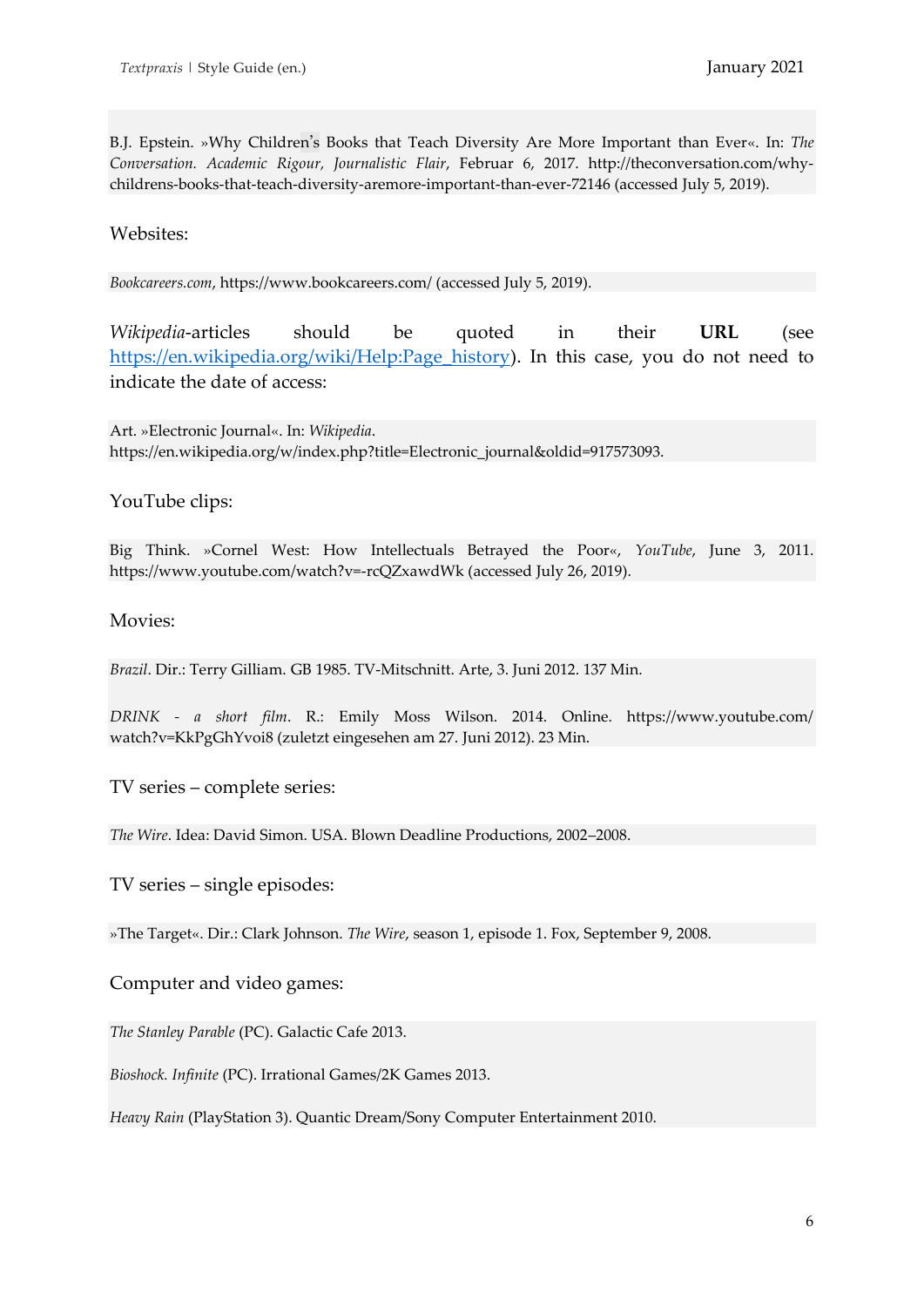## 5.2 Bibliographical references in the bibliography

Your manuscript closes with a complete bibliography that contains all sources cited. The bibliography follows an alphabetical order with the authors' or editors' surnames listed first:

Bourdieu, Pierre: *Rules of Art: Genesis and Structure of the Literary Field*. Translated by Susan Emanuel. Stanford 1996 [1992].

Bourdieu, Pierre a. Jean-Claude Passerson: *Reproduction in Education, Society and Culture*. 2nd edition. Translated by Richard Nice. London 1990 [1970].

#### 6 Legal information

When writing your text, please consider the rights of third parties, for example, copyrights of third parties when using illustrations as well as quotations from letters or other protected sources (the rights holders may have to agree to the use and publication).

By submitting the manuscript to »Textpraxis«, the authors agree that they are solely responsible for the consideration of third party rights, especially third party copyrights, with regard to publication.

The author of the contribution vouches that he\*she has obtained the rights for the illustrations, original quotations, and other copyrighted material used in his\*her contribution from the relevant rights holders (archives, private individuals, artists, and so on), or that otherwise a legal permission (e.g. due to limitations and exceptions to copyright) applies. Sources are to be clearly indicated in any case. Upon first request, the author agrees to indemnify the WWU Münster from all justified claims of third parties arising from the encumbrance of his\*her contribution with the rights of third parties. By submitting the manuscript, the author agrees to the licensing of his\*her article under a Creative Commons Attribution 4.0 International License and for this purpose grants WWU Münster the corresponding rights of use free of charge, provided that his\*her article is published in the journal »Textpraxis. Digital Journal for Philology«. The copyright remains entirely with the author.